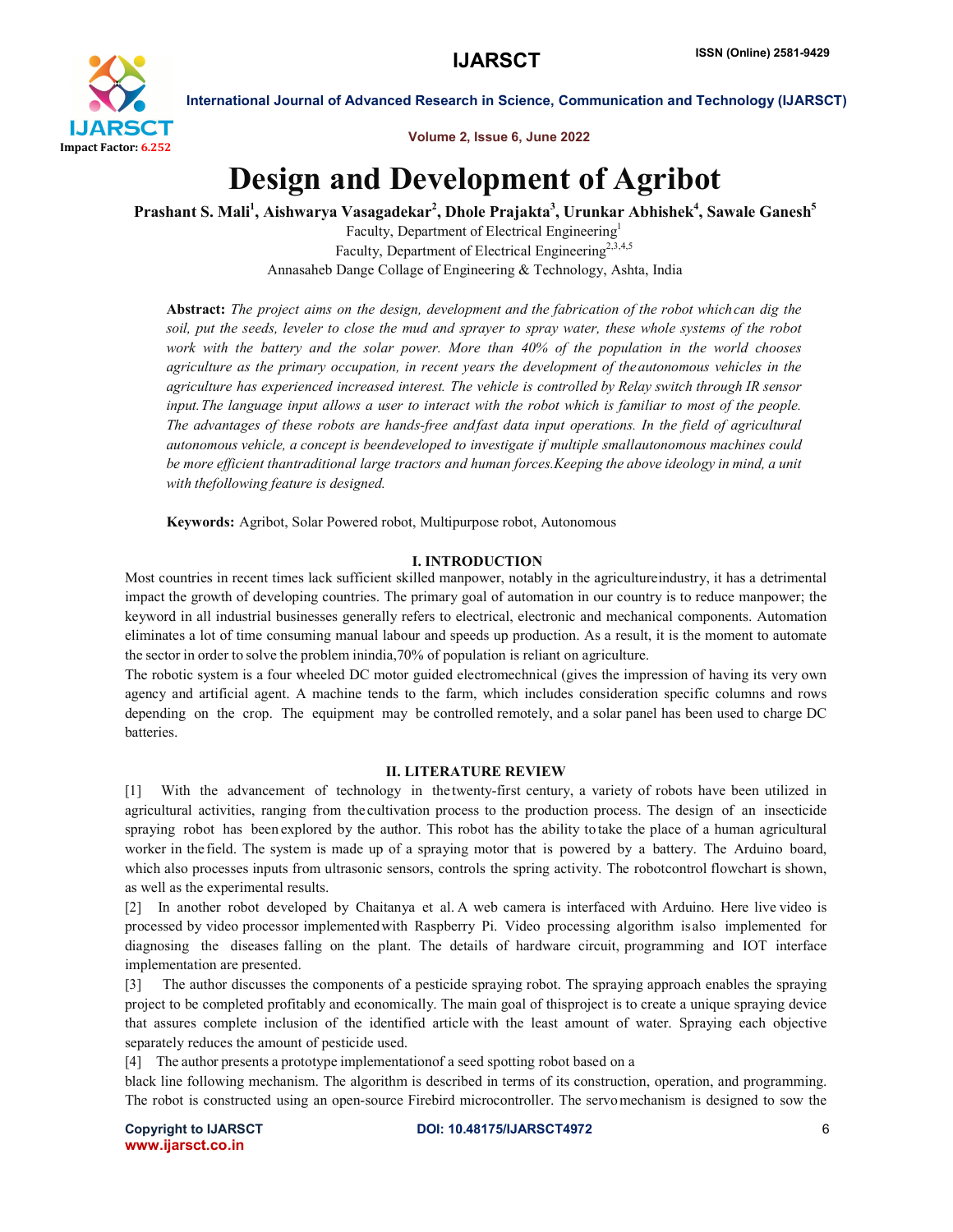

#### Volume 2, Issue 6, June 2022

seeds in the proper location.The author has created a solar-powered semi- automated agricultural pesticides spring robot that runs on an Android app. The paper includes details on mechanical modelling, system development, and an example of an Android app. The robot that has been constructed has proven to be a productiveand efficient machine that is simple to manoeuvre and control. The robot can traverse a variety of terrains and soils. Johnson geared motor allows for precise navigation since it moves precisely in response to the pulses received and has no inertia, unlike a regular DC motor. Wireless technology allows for remote control of the robot (BLE, Wi- Fi). A smartphone app is used to control the robot movement as well as the spraying of pesticides. Asa result, the robot control is simple and userfriendly, allowing farmers to effortlessly operate this sophisticated vehicle.

[5] The use of a radio frequency driven robot to sowseeds is demonstrated. The robot's RF receiverreceives commands from a remote operator and performs motion-related activities such as forward,reverse, left, and right turns. Infrared sensors are also included in the Robot, which aid with obstacledetection and are notified by a buzzer as an auditory indicator.

[6] An autonomous seed with a robot that avoids collisions is shown. The rotating wheels, seed, andother features of robot design Graphical representations of the sowing disc and bucket, seed chamber, and storage tank are provided. Photographs of evolved robots are shown, withvarious operations indicated. This robot's obstacledetecting feature is an added bonus.

[7] It is given the design and fabrication of a seedviewing and grass cutting robot machine. Theauthor provides information on major buildingcomponents such as DC motors, bearings, gears,seed sowing discs, and buckets. The created machine has a lot of promise for enhancing planting output. Until recently, the tractor was the primary traction machine used in farming. The goal of thisseed planting equipment will be accomplished withits customization. As a result, it is necessary topromote this technology and make it cheap to evensmall-scale farmers.

[8] The goal of the autonomous seed sowing robotis to boost output while reducing seed wastage and seed sowing time. Solar-powered DC motors are driven by an L298N driver circuit with an Arduino UNO control kit in this automatic seed sowing system. To detect the impediment in the path and the end of each row, an ultrasonic sensor is also fitted. The built robot additionally includes a GSMmodule that sends SMS when the mission is completed. The author has described the seed sowing robot's construction, operation, benefits, and drawbacks in detail..

[9] In the agriculture industry, equipment that demands less human work and time, as well as lower implementation costs, is critical. A seed sowing robot is a technology that assists farmers in spreading seeds in the desired spot, saving them time and money. One of the most important aspectsof farming is seed sowing. It necessitates a significant amount of human labour as well as time.The goal of this project is to develop and build a smart seed sowing robot for the aforementioned duty. One robotic arm sows the seeds from the seeds container in this smart seed sowing robot. Toacquire the appropriate positions for the robot arm,the mobile application is used to control it. As a result, this method uses a cleverly built mechanicalmechanism to entirely automate the seed sowing procedure. This robot saves time and money by reducing the effort and overall cost of sowing seeds.

[10] The author discusses a step-by-step approachfor designing and fabricating an autonomous seedssowing robot. The technique is described in depth,as well as the results of the experiments. Therequired depth of the seeds to be sowed should be raised by around 8 cm for better and strongergermination.

[11] A lot of work has gone into developing a wireless gesture control robot. The work achieved toward developing a future precision autonomous agricultural system was presented in this paper. Sowing seeds is a difficult farming activity that the robot completes. Because the robot is controlled by hand gestures, its mobility may be accurately regulated.

[12] Agricultural process automation is projected to have a favorable influence on the environment by reducing waste and enhancing food security while also maximizing resource use. Precision spraying is a technique for reducing pesticide losses while also lowering chemical residues in thesoil. We designed a clever and unique electricsprayer that can be constructed by a robot in this study.

[13] The sprayer contains a crop sensing system thatcalculates leaf density using picture histograms(local binary pattern (LBP), vegetation index, average, and hue) and a support vector machine (SVM) classifier. This density can then be utilised as a reference value for a controller that controls the Sprayer's air flow, water rate, and water density. This perception system was designed and evaluatedwith a dataset that was made available to the scientific community, and it

www.ijarsct.co.in

Copyright to IJARSCTDOI: 10.48175/IJARSCT4972 **7**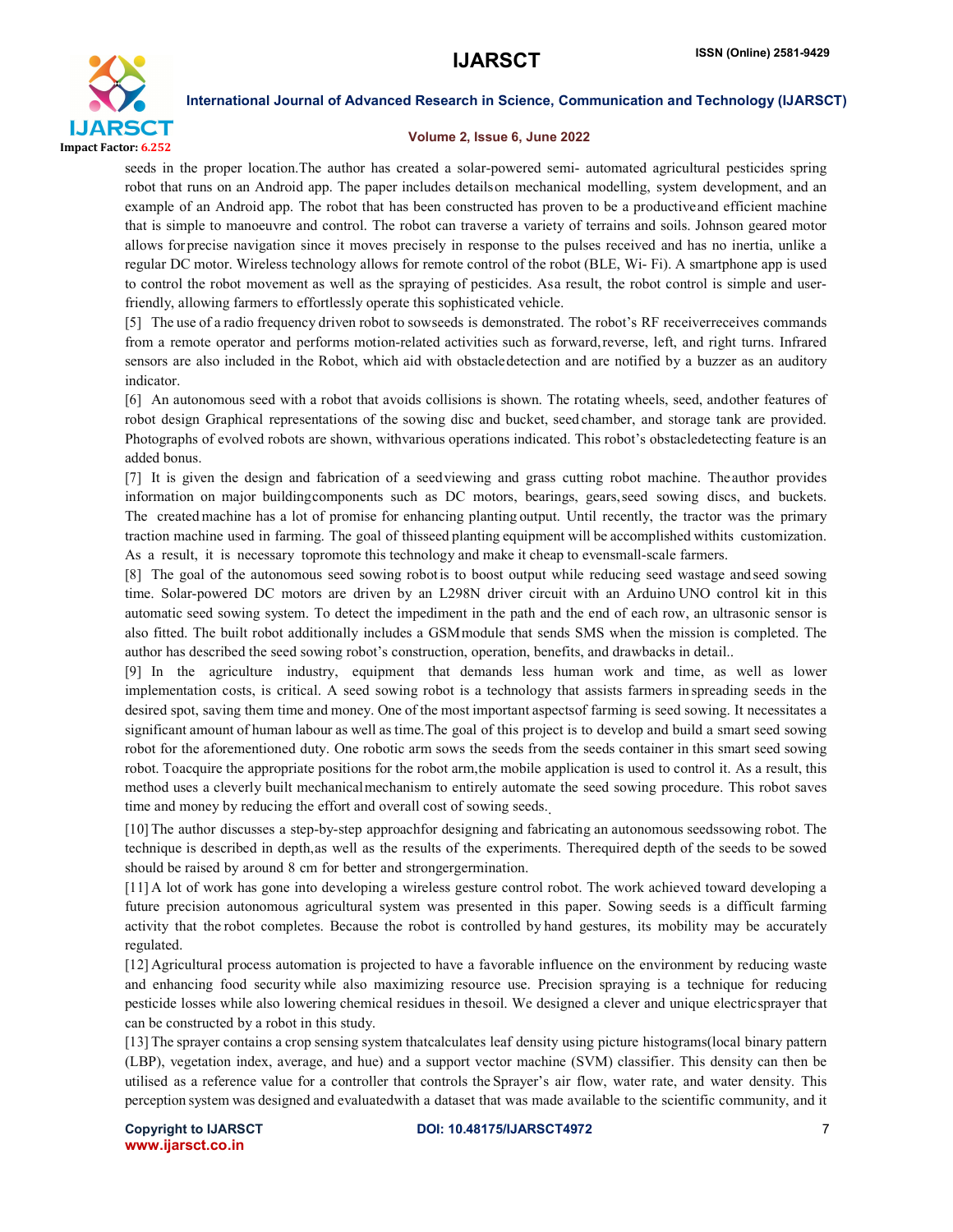

#### Volume 2, Issue 6, June 2022

is an important contribution.

[14] Robots, which are automated robots, are frequently utilised in machineries, industries, and the medical area. Robots are also utilised in agriculture to accomplish tasks such fruit picking, ploughing, and harvesting. These robots, on the other hand, are pre-defined, with mechanisms and capabilities already given. There is a danger that these robots will malfunction. If a robot makes a mistake, it can inflict a lot of damage, therefore automated robots always have disadvantages,whereas self-operated robots can be prevented from breaking down and exerting themselves.

[15] A thorough examination of various Human- Machine Interaction strategies based on gestures has been presented. An accelerometer can be used to capture gestures, however with the advancement of smartphones, its standalone application has become obsolete. Accelerometer-based technologythat uses RF signals to operate a robotic car utilising a small 3-axis accelerometer.

[16] Radio frequency can travel over longer in the distances than infrared, many present technologiesand transmission mediums rely only on it. The ultrasonic sensor detects any obstacles or the field end. If Robot 1 need seed for sowing, it transmits arequest for assistance to another robot via the RFmodule.

[17] An accelerometer detects human hand movement; when the hand gestures towards the ground, the capacitance between the moving and stationary plates reduces as the dielectric (i.e. air) between them lowers, and the signal is conveyed to the microcontroller in analogue form. The received analogue signal is then fed into the microcontroller inbuilt ADC (Analog to Digital), which processes the signal before sending it to the RF module. TheRF module will receive the signal from the microcontroller, which operates at 433KHz.

[18] Both of the robots in the farms connect with each other by RF, sending data and their current positions on a constant basis. The signal is received from the transmitter as digital 4 bit data, which is then passed to the microcontroller, which processesit further before sending the signal to the lifting mechanism and wheel rotational driver.

#### III. METHODOLOGY

The system is separated into two major sections:the first is the user section, and the second is the robot section. The first portion is a laptop or mobiledevice that communicates with the second part,which is the robot section. As a result, whencompared to those who use a traditional largecomputer system, a laptop computer or a mobilephone will make the user section more convenientand portable. The User section and the Robot Endcan communicate in a variety of ways. The user section and the robot end communicate in a varietyof ways. Signals that are required can be transmitted. Employing Radio Frequencytechnology or a Zigbee device (Zigbee is a wirelesstechnology developed as an open worldwidestandard to support the system of low-cost, low-power internet of things networks) or Bluetooth technology.

They do, however, have a relatively limited range.To avoid the low range problem and to communicate quickly, we may bring all parts onto the internet platform, which is the basic idea of the internet of things. The Arduino IDE software is across-platform application that can be built in C and C++, and it can be used to connect the RGV tothe internet in this case. The Arduino Integrated Development Environment (IDE) software is a virtual object database, also known as an object relational mapping (ORM), that may be used tocreate prototypes and Internet of Things applications. An integrated development environment (IDE) is a software application bundlethat provides device programmers with a variety ofsoftware application and development possibilities.An IDE comes with built-in source code that maybe edited, automation tools, and a debugger, whichis a tool for finding and fixing software bugs. Using theArduino IDE application, we can sendcommands and control the RGV.

The Arduino and Node MCU ESP 8266 microcontrollers are mounted on the main body structure of the robot, which serves as the supporting framework for the complete robotic vehicle, in the Remote Guided Vehicle. 100 RPM DC motors are attached to the wheels beneath the vehicle chassis body in this RGV. Each motor is powered by a 12V supply from an external battery source connected to the vehicle chassis. A relay driver connects the Node MCU (ESP8266) to the DC motors. A relay driver is linked to each 12 V DC motor for amplification purposes. A relay driver is nothing more than an electro-magnetic switch that is used to turn ON/OFF a low voltage circuit.

The microcontroller was programmed using theArduino IDE software to allow the robot to run in the desired direction. This is the operation that islinked with it in manual mode. Sensors such as ultrasonic sensors and optical sensors that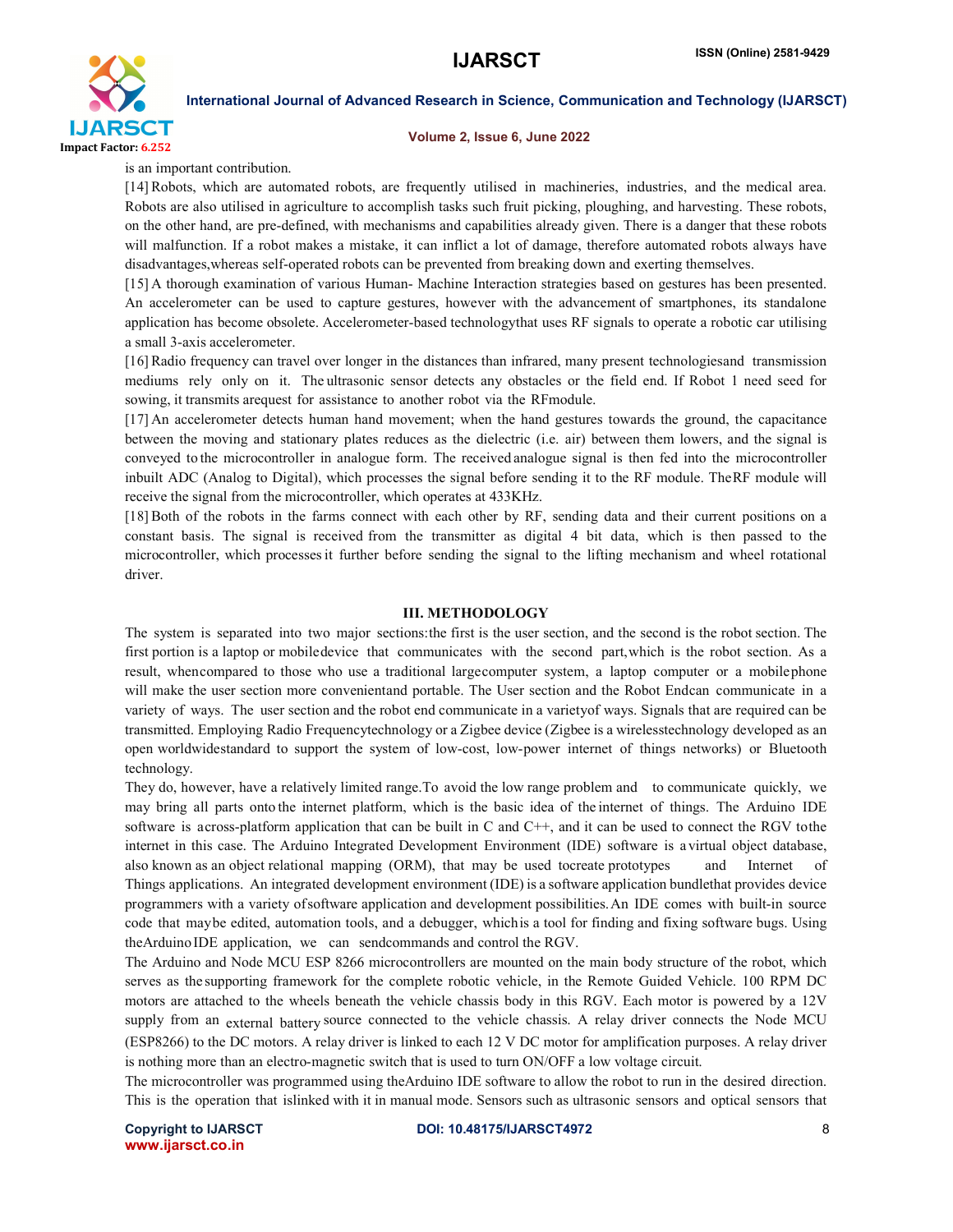# **IJARSCT** Impact Factor: 6.252

International Journal of Advanced Research in Science, Communication and Technology (IJARSCT)

#### Volume 2, Issue 6, June 2022

aredirectly attached to microcontroller's Input/Outputpins can be used. Ultrasonic sensors function on thesame concept as bats, which use echolocation tocatch prey and navigate in the dark.



#### IV. PROPOSED SYSTEM

Fig 1. Block diagram Agribot

The block diagram of proposed multifunctionalagricultural robot is shown in figure. The system consists of a controller that takes input from aBluetooth module via Bluetooth remote controller.The data received by the Bluetooth module is processed by the controller and the actions taken are - control the motion of the robot, seed hopper start stop operation, sprayer on off operation and cutter on off operation. The system is also supported with the solar photovoltaic (PV) panel sfor battery charging purpose.

#### V. HARDWARE CONFIGURATION

### 5.1 Arduino Uno



Fig 2. Arduino Uno

Arduino UNO is a commonly used open-source microcontroller board made by Arduino and basedon the AT mega 328 microprocessor. The board has digital and analogue input/output (I/O) pins that can be connected to a variety of expansion boards.(shields) and other circuits There are 14 digital pins and 6 analogue pins on the board. It may be programmed through a type B USB connector using the Arduino IDE (Integrated Development Environment). It accepts voltages between 7 and 20volts and can be powered by a USB connection or an external 9-volt battery.

#### 5.2 PV Panel

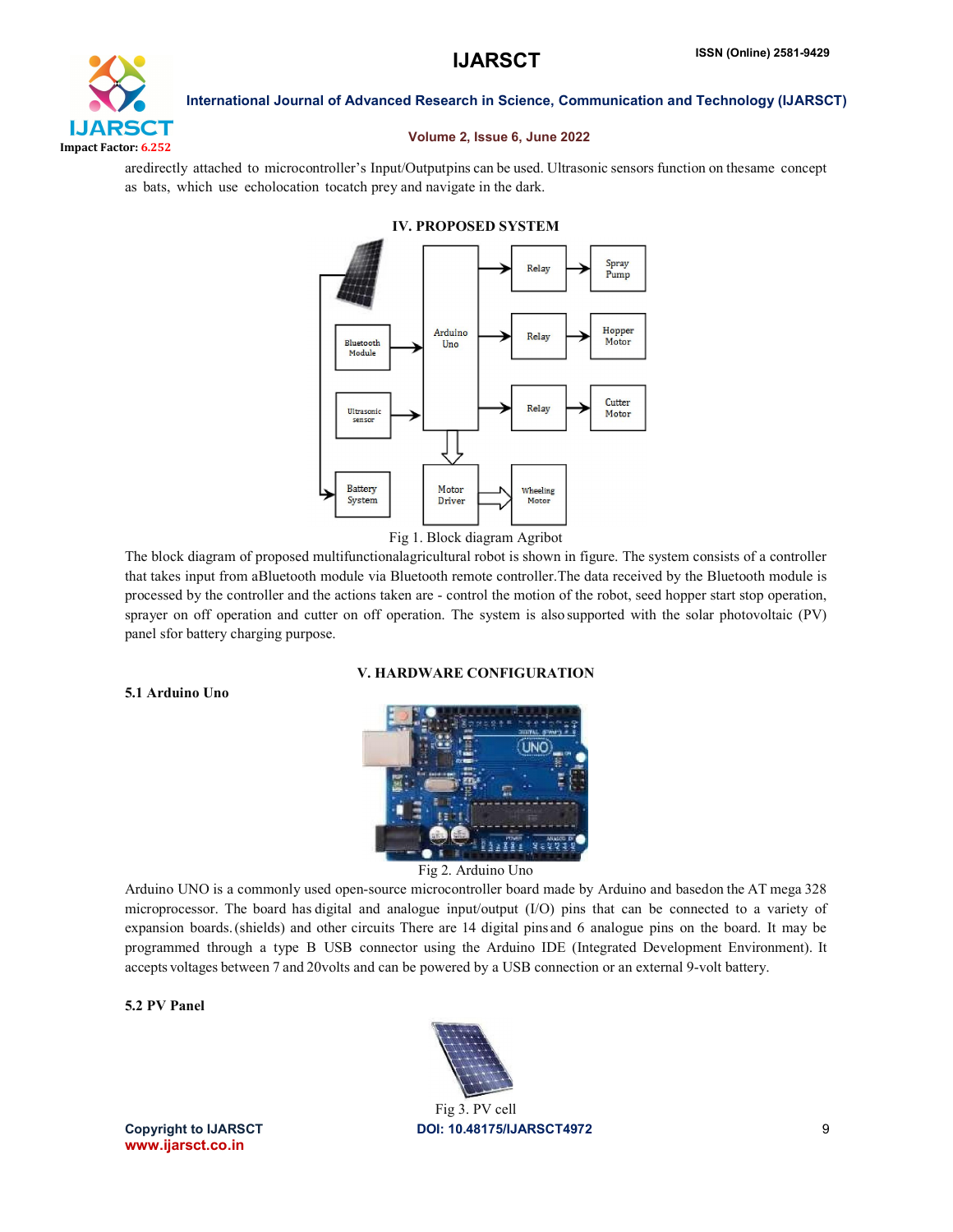Volume 2, Issue 6, June 2022

International Journal of Advanced Research in Science, Communication and Technology (IJARSCT)



12V voltage 20W of power 1.5 amps of current

### 5.3 Battery



#### Fig 4. Battery

A lead acid battery with the following parameterswas chosen for the created robot:

- $\bullet$  Voltage 12V
- Current rating 1.3AHr
- Type sealed lead acid

#### 5.4 Bluetooth Module



Fig 5. Bluetooth Module

HC-05 is a Bluetooth module which is designed forwireless communication. Bluetooth serial modulesallow all serial enabled devices to communicate with each other using Bluetooth.

#### 5.5 Relay



Fig 6. Relay

4 channels 5V, 7A relay board is selected for interfacing actuators. These relays are controlled with Arduino Uno and the controlled device iswater pump motor. As all the sensors are working on 5V voltage levels relay having control voltage of 5V is chosen.

### 5.6 Motor Drivers



Copyright to IJARSCTDOI: 10.48175/IJARSCT4972 **10** Fig 7. Motor Drivers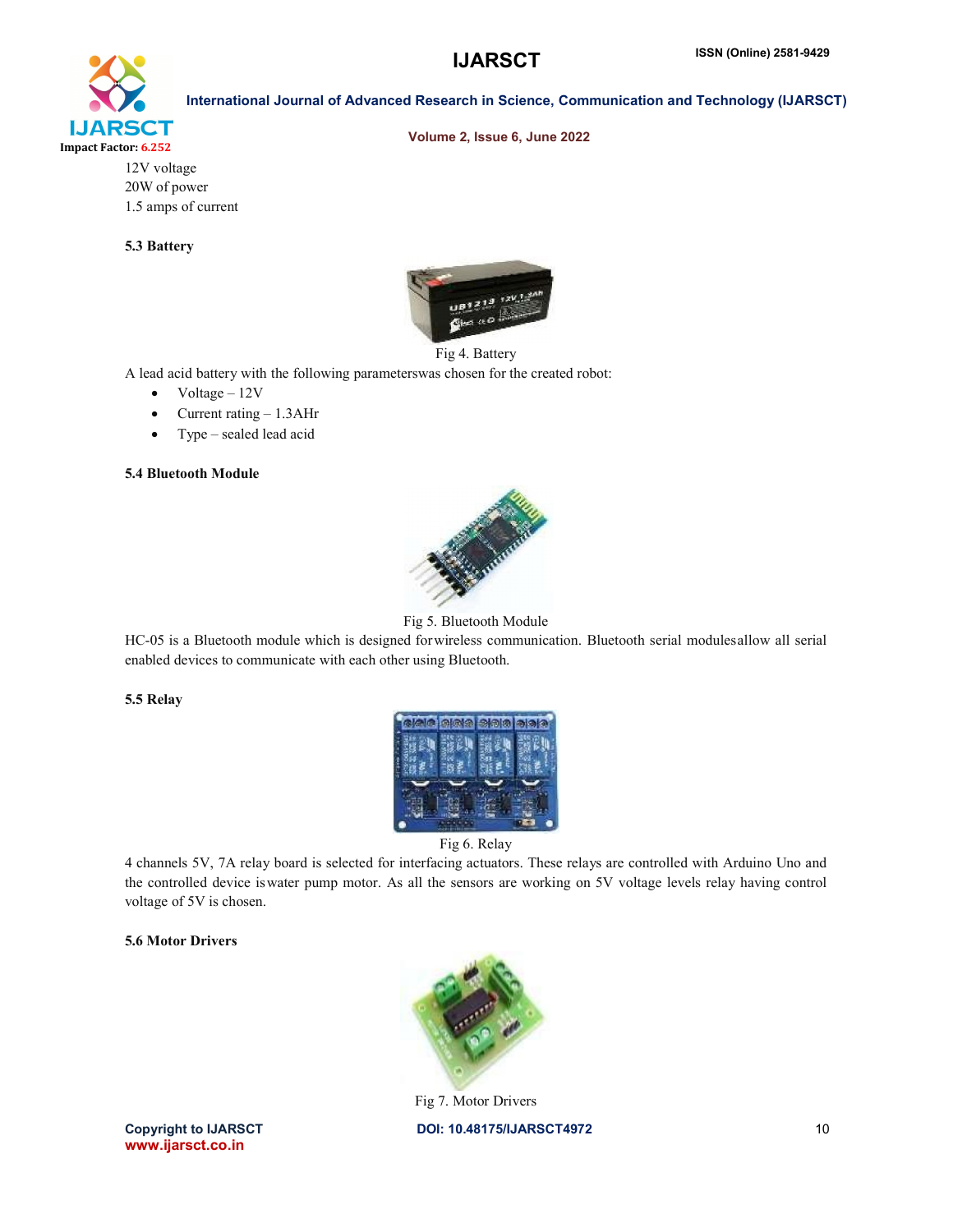

### Volume 2, Issue 6, June 2022

The L293D is a 16-pin motor driver IC that is widely used. It is mostly used to drive motors, as the name implies. A single L293D IC can drive two DC motors at the same time, and the two motors' directions can be regulated individually.

#### VI. IMPLEMENTATION OF THE ROBOT:



6.2 Side View

6.3 Top View

6.1 Front View





www.ijarsct.co.in

Copyright to IJARSCTDOI: 10.48175/IJARSCT4972 **11**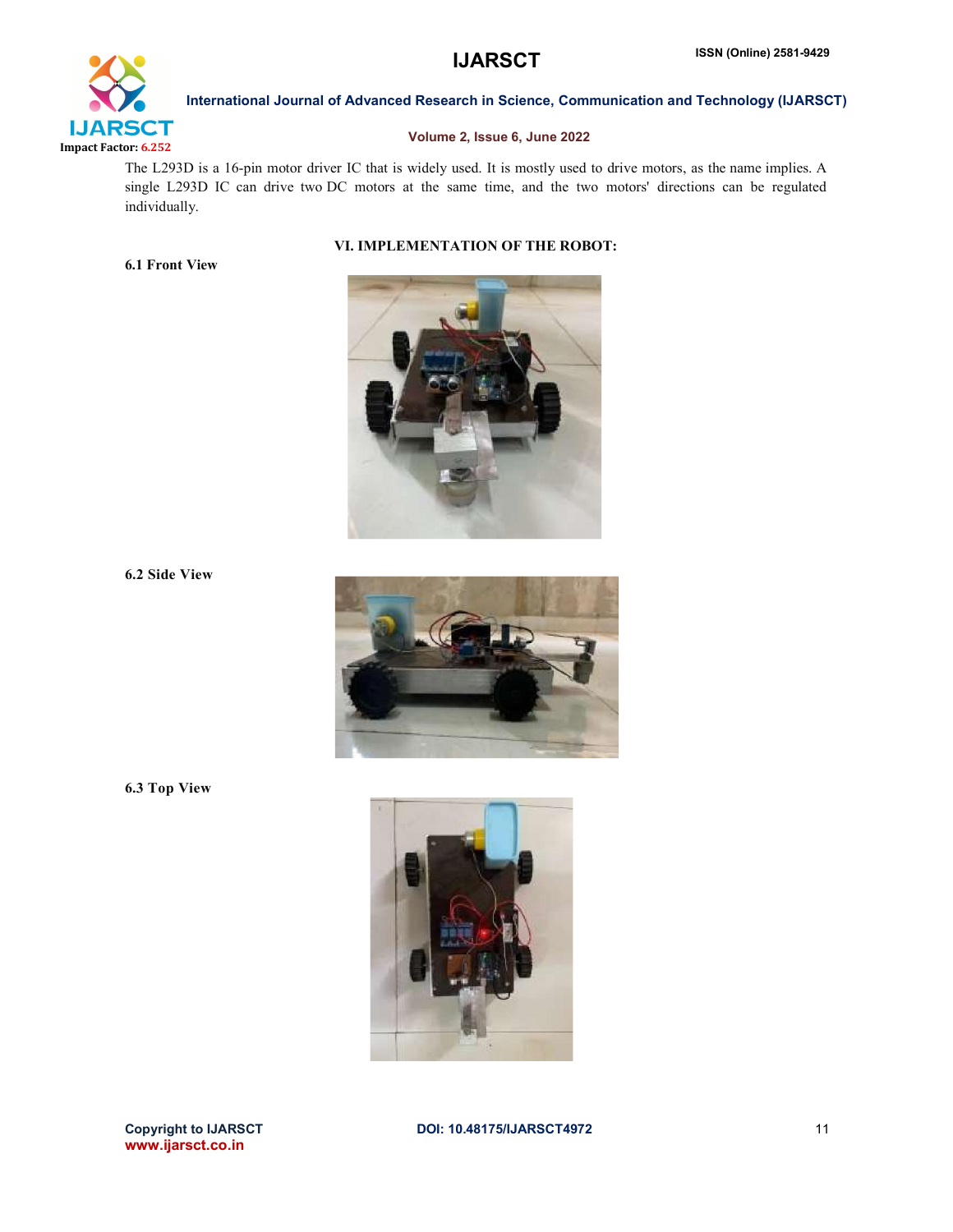

### Volume 2, Issue 6, June 2022

### VII. FUTURE SCOPE

Because of its utility in agriculture and ability to minimise workload, this sort of robot has a bright future.

- By lowering the amount of pesticide liquid that needs to be sprayed, it saves time and money.
- It will help farmers work in any season and under any circumstances.
- It would reduce the chance of farmers developing various respiratory and physical issues.
- It can be built to automatically collect and analyse data from the farming field, as well as perform predefined tasks.
- Increasing the usage of renewable energy sources like wind power will also assist to lessen the demand for more batteries.
- Voice-controlled navigation can be employed for robotic motions.
- To increase the performance of IoT-based smart agriculture systems, modern technologies such as AI and machine learning can be combined.
- Autonomous robots based on artificial intelligence (AI) can be created expressly for agricultural applications.
- Machine learning may be used to analyse video to evaluate agricultural conditions, such as examining the condition of a leaf to see whether it has been attacked by pests and then ordering the machine to take the right action.

#### VIII. CONCLUSION

This describes the multifunctional agricultural robot. The built robot can be controlled over Bluetooth via the user's mobile phone app. A prototype model is used to demonstrate the three functions of seed planting (seed flinging), insecticide/pesticide spraying, and crop cutting.

The robot is powered by a battery that is charged using solar PV panels. As a result, the robot is environmentally beneficial. The complete system is made more user-friendly by the mobile app for robot control.

This robot will undoubtedly reduce human effort in the agricultural field, allowing farmers to perform multiple tasks with a single system.

The potential for robot-enhanced productivity in agriculture is enormous, and robots are increasingly appearing on farms in various forms and in increasing numbers. Other issues with autonomous farm equipment are likely to be solved by technological advancements. Although this technology may be in our future, there are compelling reasons to believe that it will not simply replace the human driver with a computer. It may necessitate a reassessment of crop production methods. Crop production can be done more efficiently and affordably using a swarm of small machines rather than a few giant ones. One of the advantages of the smaller machines is that they may be more acceptable to those who do not work on farms. Agriculture tasks are tedious, risky, and need intelligence and quick, yet very repeated decisions; hence, robots can effectively replace human operators. Machines can accurately detect higher-quality items (colour, firmness, weight, density, ripeness, size, and form). Robots have the potential to improve our lives, but they also have drawbacks. In our country's current scenario, all agricultural machines are operated manually since using a petrol engine or tractor is expensive, and farmers can't work for long periods of time manually. To prevent this problem, we need some kind of power source system to run.

- Create a prototype model of a drilling and seed sowing machine system using the restricted resources and budget available.
- If this initiative is successful, it will give farmers with a low-cost multipurpose solution.

### **REFERENCES**

- [1]. A.M. Kassim, M. F. N. M. Termezai, A. K. R. A. Jaya, A. H. Azahar, S Sivarao, F. A. Jafar, H.I Jaafar, M. S. M. Aras, "Design and Development of Autonomous Pesticide Sprayer Robot for Fertigation Farm", International Journal of Advanced Computer Science and Applications, Vol. 11, No. 2, 2020
- [2]. Pvr Chaitanya, Dileep Kotte, A. Srinath, K. B. Kalyan, "Development of Smart Pesticide Spraying Robot", International Journal of Recent Technology and Engineering (IJRTE), ISSN: 2277-3878,